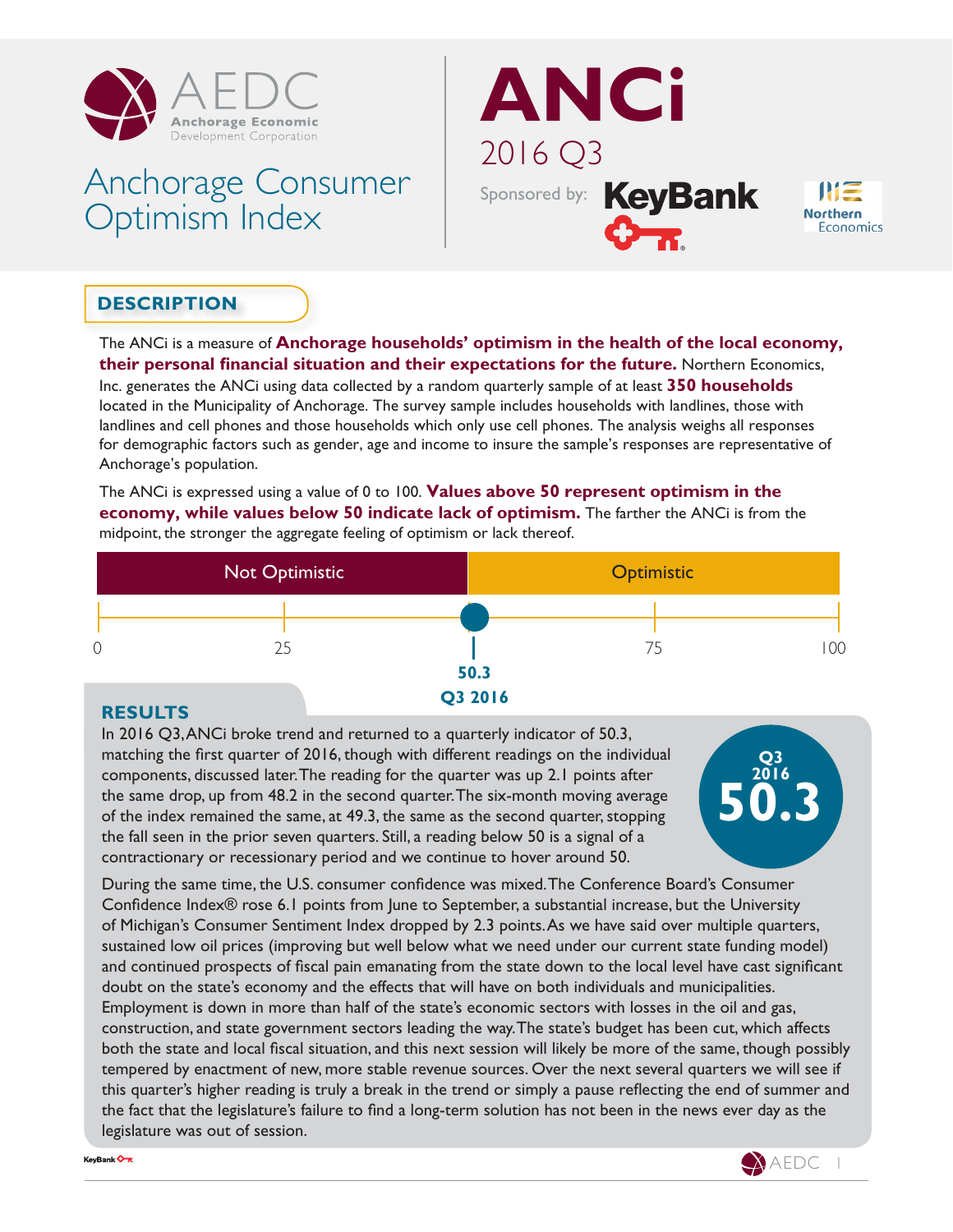## **RESULTS CONT.**





KeyBank On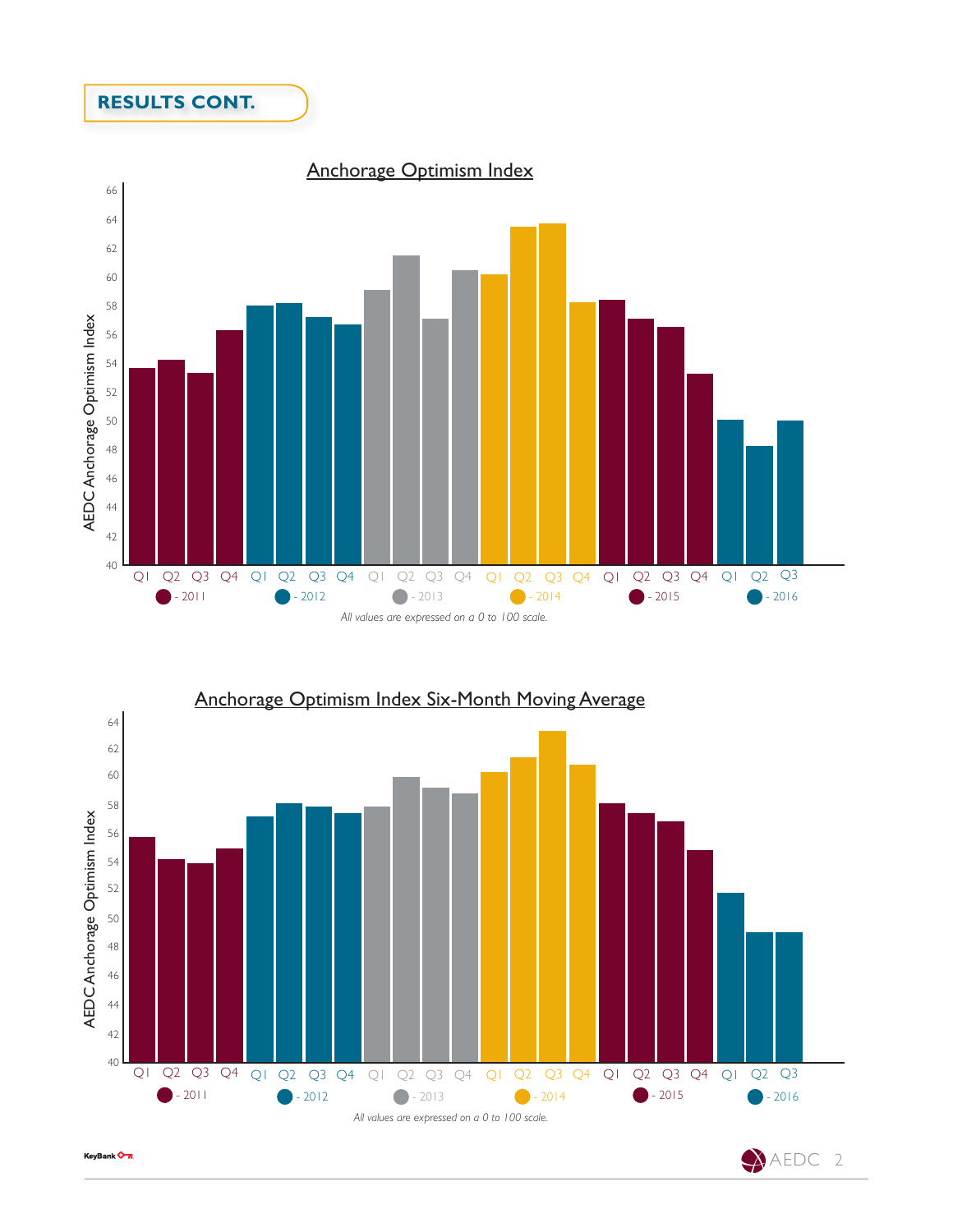#### **COMPONENTS**

#### **LOCAL ECONOMY CONFIDENCE**

*Question asked: We'd like you to grade how you feel about how the economy is doing in Alaska, and in your community. On a scale from 1 to 5, how would you rate current economic conditions in your community, where a 5 is very good and a 1 is very bad?*

Local Economy Confidence, the most direct measure of respondents' feelings about the current state Anchorage economy, rebounded 1.5 points to 52.3, though was still down 0.5 points from the first quarter. Though slightly more confident, Anchorage residents still have concerns due to continued fiscal challenges in Juneau and industry layoffs.

#### **PERSONAL FINANCIAL CONFIDENCE**

*Question asked: On a scale from 1 to 5, how secure do you feel about your and your family's financial situation, where a 5 is very secure and a 1 is not secure at all? And would you say your and your family's financial situation is getting better, getting worse or staying about the same?*

The Personal Financial Confidence component has always been the strongest and least volatile component of ANCi due to personal and family decisions being in the control of respondents. Remarkably, it was the one component of the index that decreased this quarter, dropping 3.8 points to a low level not seen since the third quarter of 2013. Unlike the Local Economy Confidence component, which is in some ways residents' outside view of the local economy, Personal Financial Confidence measures residents' ability to participate in the local economy directly through their personal finances. We think that industry layoffs, state cuts that threaten local municipal revenue sources and school funding, and an uncertain future due to significant state and local fiscal challenges are weighing on residents' minds. Last quarter we reported that it appeared respondents had begun to prepare themselves for the worst; this quarter, it appears that some personal concerns have materialized.

#### **EXPECTATIONS OF THE FUTURE**

*Question asked: Do you think the economy in your community right now is getting better, getting worse, or staying about the same?*

ANCi's Expectations of the Future component, remarkably, rebounded sharply, regaining 5.4 points. This component, at 43.6, is down 6.4 points over the last year but is at the highest point this year. While the present situation is bad and respondents expect it to get worse, they are slightly less negative than they have been at other times of the year.